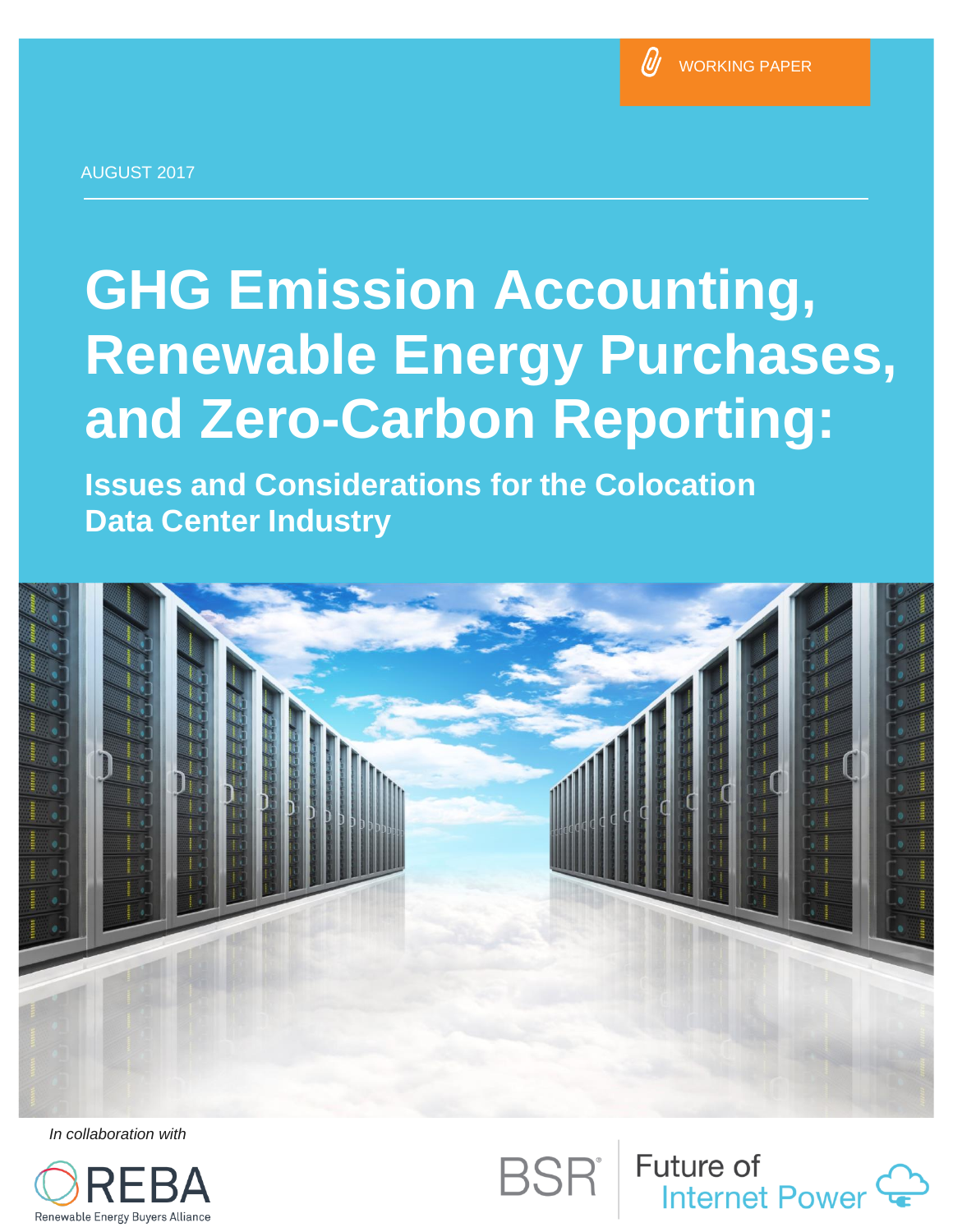# **1. Introduction**

#### **A. BACKGROUND AND ISSUE OVERVIEW**

In 2016, corporate members of BSR's Future of Internet Power, a collaborative initiative comprised of users of colocation data center services (colos), set out to develop guidelines related to colo procurement of renewable energy that would support zero-carbon claims by clients against their colo data center energy usage. The guidelines were to include documentation requirements that would support zerocarbon claims, that is, claims of an electricity carbon emission factor of 0.0 kg CO2e/MWH, based on the type of renewable energy procured, such as a utility green power tariff or renewable energy attribute certificates.

As part of this work, BSR consulted at length with World Resources Institute (WRI) to understand how their widely recognized Greenhouse Gas Protocol<sup>1</sup> (GHGP) and the market-based method outlined in their Scope 2 Guidance<sup>2</sup> should be applied to the colo scenario, and the related implications for renewables claims and zero-carbon reporting. Through this consultation, it was determined that renewable energy purchases that meet the GHGP's specified quality criteria can be used to "zero out" greenhouse gas (GHG) emissions associated with data center electricity consumption. However, it was also discovered that double-counting of scope 2 by a colo vendor and client meant that only one party the "owner of the green energy attributes"—could claim zero-carbon for that scope 2, even though it was the same electricity consumption. This finding led to an investigation into the categorization of GHG emissions associated with colo facility electricity usage by colo vendor and client per the GHGP and Scope 2 Guidelines under the Operational Control consolidation approach.

For the colo data center environment, the GHGP and Scope 2 Guidance are open to differing interpretations about which party (colo vendor or client) has operational control. This ambiguity increases the likelihood of scope 2 double-counting, which, as mentioned, disallows a colo client from making zerocarbon claims for double-counted scope 2 emissions in the case where the colo vendor procures (owns) renewable energy. This scenario reduces the value of colo vendor-procured renewable energy for clients in pursuit of zero carbon for their colo operations, and, in turn, the competitive differentiation that renewable energy procurement might afford colo vendors.

Overall, the motivation behind this working paper reflects the growing environmental sustainability commitments of colo vendors and their clients, as there is increased interest by both parties to power data centers with 100 percent renewable energy. This working paper provides details about GHG scope accounting and reporting, explains the implications of double-counting for zero-carbon reporting, and proposes recommendations for consideration by key stakeholders.

Just as the GHGP is for international use, this working paper is intended for and applicable to global audiences with regard to scope accounting practices; however, regional renewable energy attribute program standards may vary (such as the Center for Resource Solutions (CRS) Green-e program in North America, Guarantees of Origin in Europe, I-RECs, etc.). For non-U.S. regions, where "REC" is mentioned, a recognized renewable energy attribute certificate can be substituted.

<sup>1</sup> WRI's GHG Protocol, http://www.ghgprotocol.org/.

<sup>&</sup>lt;sup>2</sup> WRI's Scope 2 Guidance, http://www.ghgprotocol.org/scope\_2\_guidance.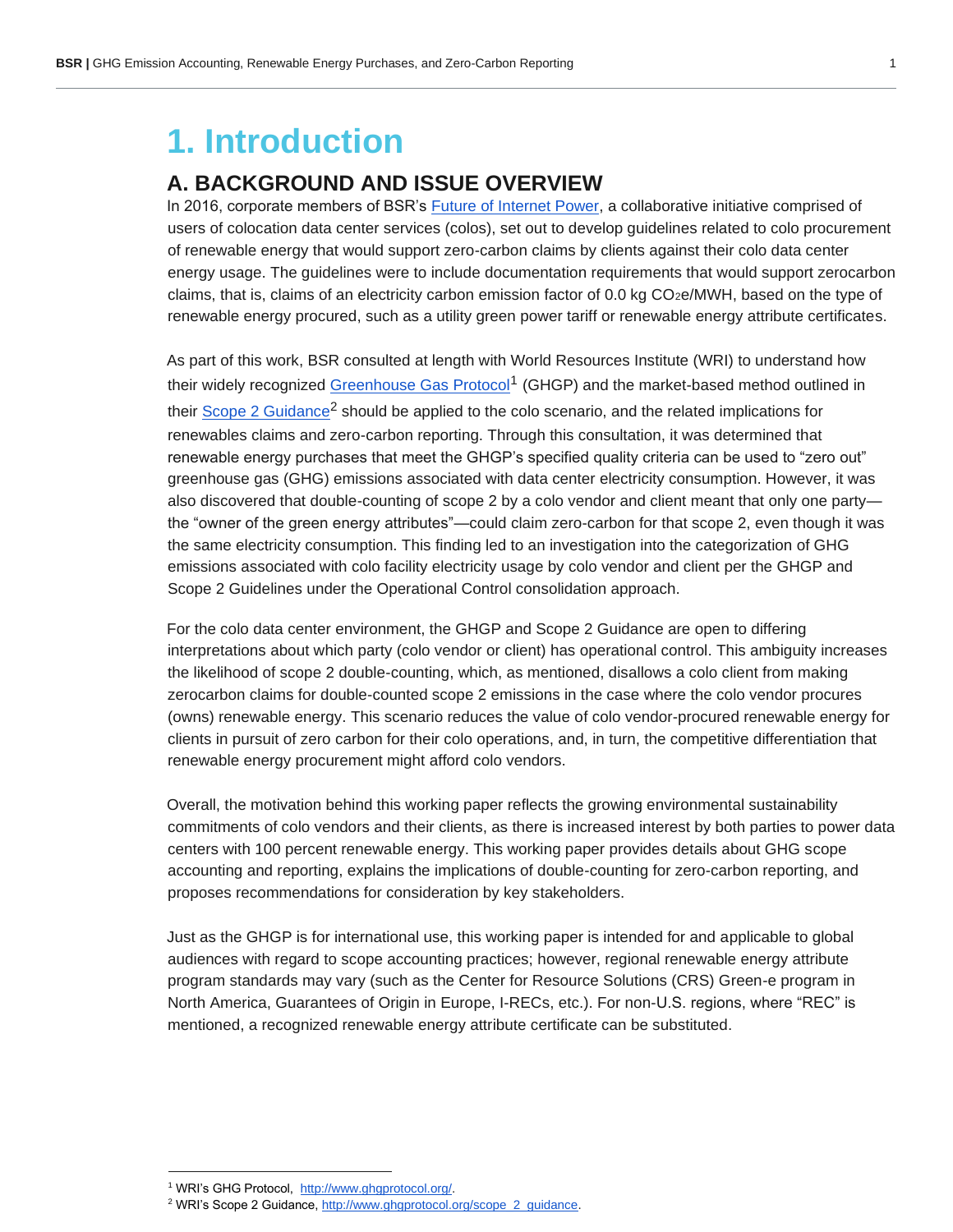## **B. COLO USE CASE**

This working paper applies only to the colo data center use case, specifically excluding data centers that are wholly owned and operated, fully hosted environments, or cloud services. Key characteristics that apply to this colo use case include the following (see Appendix - Terminology for more definitions):

- 1. Multi-tenant colo clients have operational control over their information technology equipment;
- 2. Colo vendor has operational control over the data center infrastructure, such as cooling systems, lighting, backup power, and power conditioning equipment;
- 3. Colo vendor owns the power utility contract OR colo vendor leases the building/part of the building, whereby the landlord may own the utility contract;
- 4. Colo client pays colo vendor directly OR indirectly for electricity usage;
- 5. Colo contracts are generally not capital or equipment leases, but rather service contracts between the colo vendor and client or, in some cases, building leases.

## **C. GOALS**

The goals of this working paper are as follows:

- 1. Review the GHGP and Scope 2 Guidance as it applies to the colo use case, including differing interpretations of who has operational control in a colo data center environment, which increases the likelihood of scope 2 double-counting;
- 2. Describe the GHG reporting scenarios for which zero-carbon claims can be made by both colo vendor and client;
- 3. Describe the double-counting GHG reporting scenario for which zero-carbon claims can only be made by the renewable energy attribute owner;
- 4. Provide a recommended approach to categorization of GHG emissions and zero-carbon reporting for colo vendors and clients; and
- 5. Offer preliminary documentation guidelines for colo vendors related to colo procurement of renewable energy that would support zero-carbon claims by clients against their colo data center energy usage.

# **D. METHODOLOGY**

This was commissioned by BSR's Future of Internet Power collaborative initiative, a consortium of colo clients working to address challenges and collaborate on solutions that will enhance the ability to procure renewable energy to power data centers. This working paper was drafted in support of the initiative's larger mission to power the internet with 100 percent renewable energy, and it is based on over 12 months of consultation with WRI and discussions with key colo industry stakeholders. The paper has been reviewed and addresses feedback provided by WRI, CRS, Future of Internet Power members, and key industry stakeholders (see complete list of key contributors and peer reviewers in the Appendix - Acknowledgements).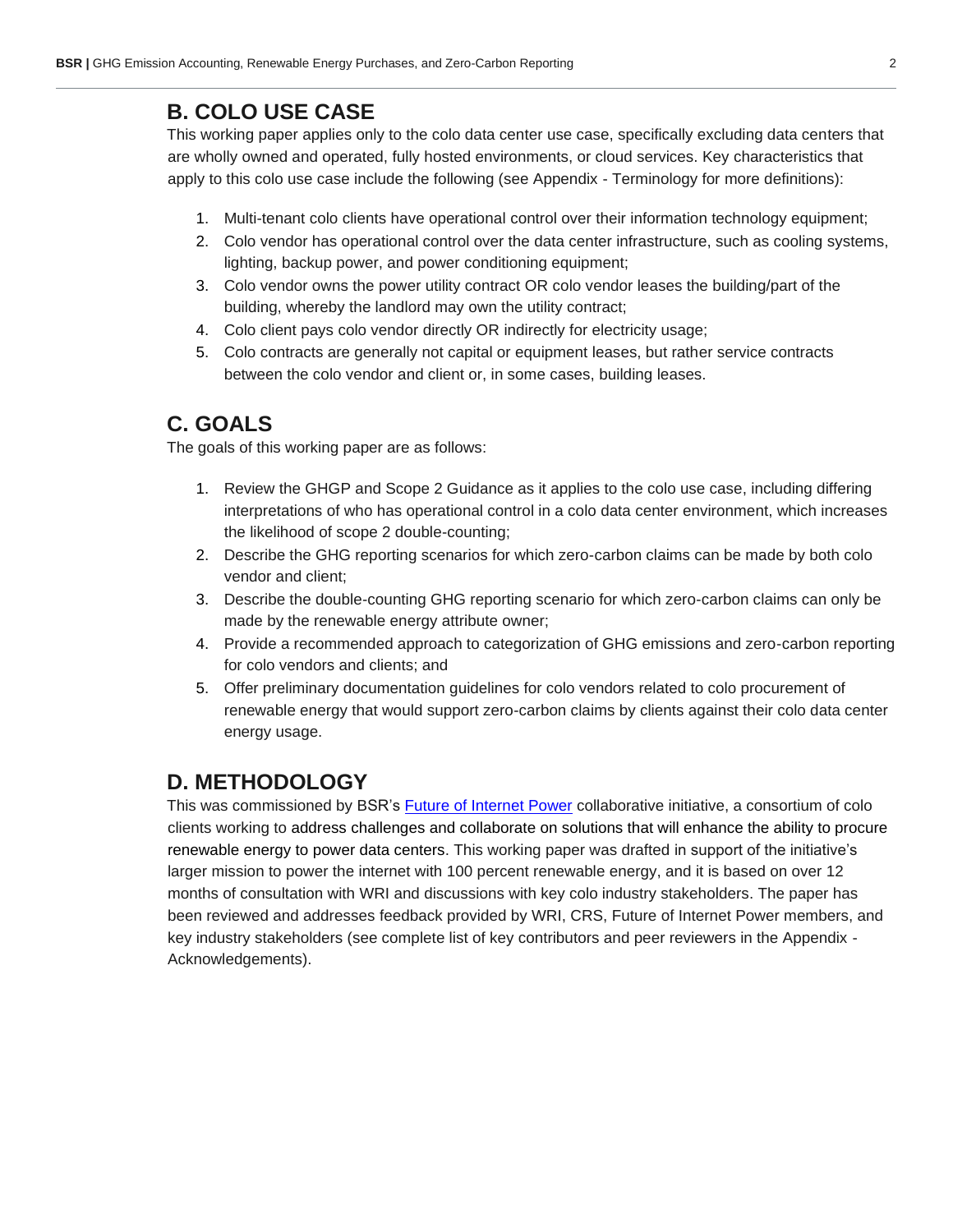# **2. GHG Protocol Reporting Standards**

### **A. CORPORATE ACCOUNTING AND SCOPE 2 GUIDANCE**

WRI's internationally recognized GHGP Corporate Accounting and Reporting Standard is intended to help companies "prepare a GHG inventory that represents a true and fair account of their emissions," <sup>3</sup> which in turn provides information that can be used to build an effective strategy to manage and reduce GHG emissions. The GHGP's Corporate Standard requires organizations to quantify emissions from the generation of acquired and consumed electricity, steam, heat, or cooling (collectively referred to as "electricity"). These emissions are termed "scope 2" and are considered an indirect emissions source because the emissions are a consequence of activities of the reporting organization but actually occur at sources owned or controlled by another organization.<sup>4</sup> The GHGP Corporate Standard also serves the purpose of defining scope 1 and 2 (and now scope 3) "to ensure that two or more companies will not account for emissions in the same scope."<sup>4</sup>

In 2015, WRI released an amendment to the GHGP, the GHG Scope 2 Guidance, to provide guidance specifically on the accounting and reporting of scope 2 emissions. This working paper references that guidance and takes into consideration three renewable energy procurement options that have a carbon emission rate of zero and are eligible to be counted as such toward a company's scope 2 or scope 3 emissions profile. These are 1) registered energy attribute certificates, e.g. a Renewable Energy Certificate (REC) derived from unbundled, traditional, or virtual Power Purchase Agreements (PPA); 2) a utility's green tariff or green pricing program backed by energy attribute certificates; or 3) renewable energy generated on-site (behind the meter), where energy attribute certificates are retained (see Appendix-Terminology for a list on the types of renewable energy sources that are recognized in the GHGP). These three renewable energy procurement options are currently the most typical; however, other potential options (such as community renewables) require additional guidance from regional energy attribute certificate issuing and standard setting bodies.

*Note: It was determined that the GHGP Appendix F does not apply to the colo use case. Appendix F provides guidance on how to assign emissions for capital or operating leases. The guidance presumes that the lessee, rather than the lessor, has operational control of the leased asset (although a lessee may be able to argue that it does not have operating control under the terms of its specific lease). The contractual relationship between colo vendors and their clients generally takes the form of a master service agreement or, in some cases, a building lease, rather than a capital or operating lease.* 

<sup>&</sup>lt;sup>3</sup> GHG Protocol Corporate Accounting and Reporting Standard, http://www.ghgprotocol.org/corporate-standard, p3.

<sup>4</sup> Scope 2 Guidance, p5.

<sup>4</sup> GHGP Corporate Standard Accounting, p25.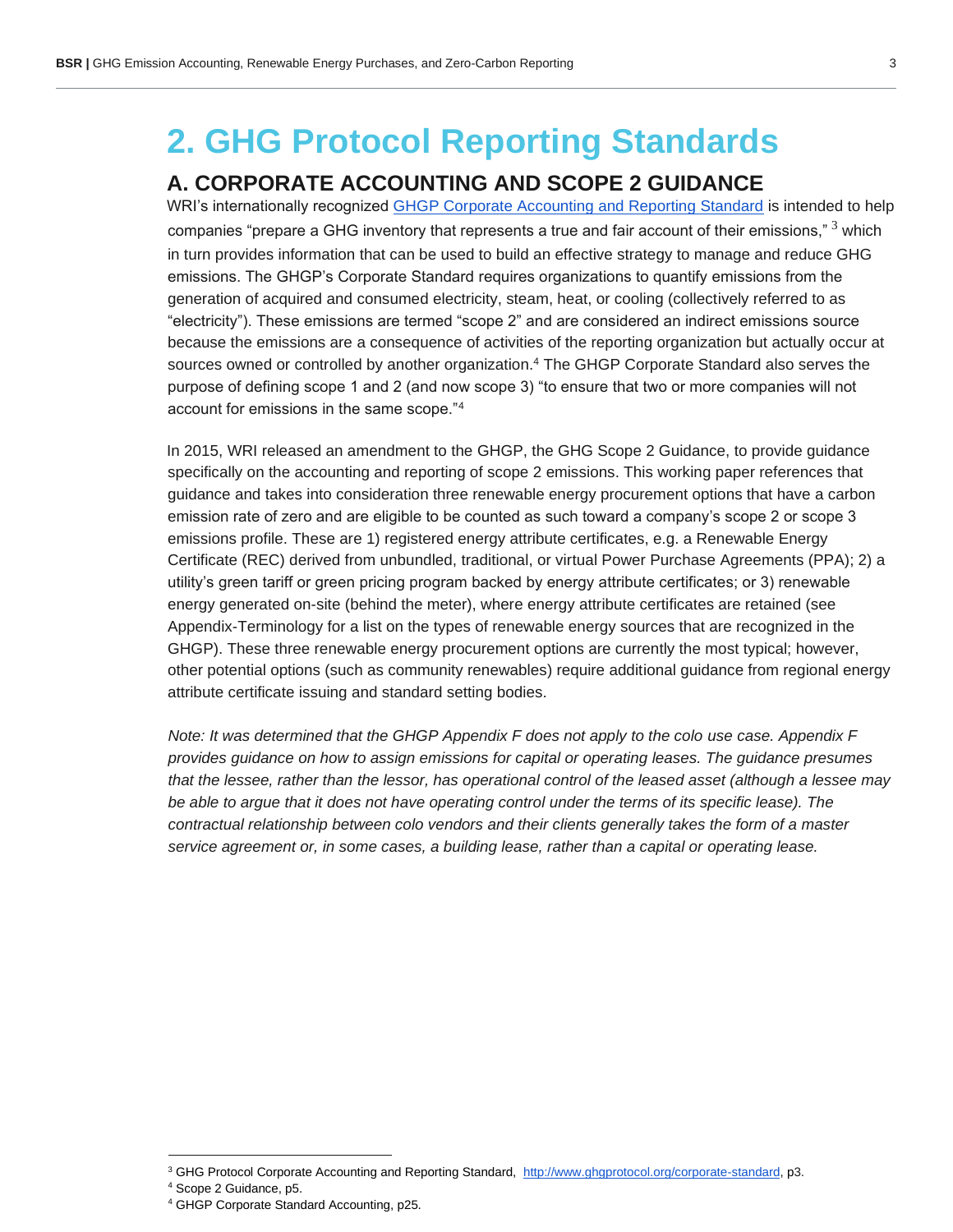# **3. Applying the GHGP to the Colo Use Case A. SCOPE ACCOUNTING SCENARIOS FOR COLO VENDORS AND CLIENTS**

The GHGP and Scope 2 Guidance note that companies using the same consolidation approach "should avoid double-counting the same emissions ... within the same scope by multiple companies."<sup>5</sup> Doublecounting of scope 2 is only acceptable under the GHGP if one party is using the operational control approach and the other using financial control. As noted above, this working paper addresses the colo use case under the most common approach taken in the industry: operational control.

For the operational control approach, there are six potential scope 2 accounting scenarios that can be applied to the colo use case, depending on how each entity interprets the Scope 2 Guidance.

Figure A illustrates three of these scenarios that avoid double-counting of emissions.



#### **Figure A: Scope 2 Accounting Scenarios that Avoid Double-Counting Emissions**

Scenario 1:

- Vendor accounts all emissions related to the Data Center Equipment as scope 2 (Client accounts same emissions as scope  $3)$
- Client accounts all emission related to their IT Equipment as scope 2 (Vendor accounts same emissions as scope 3)



#### Scenario 2:

Vendor accounts all emissions related to both the Data Center Equipment and their multiple client's IT Equipment as scope 2 (Client accounts same emissions as scope 3)



#### Scenario 3:

Client accounts all emissions related to both the Data Center Equipment and their own IT Equipment as scope 2 (Vendor accounts same emissions as scope 3)

Figure B illustrates three scenarios in which scope 2 double-counting can occur.

#### **Figure B: Scope 2 Accounting Scenarios that Double-Count Emissions**

<sup>&</sup>lt;sup>5</sup> Scope 2 Guidance, p34, full quote: "However, as stated in the Corporate Standard, companies should avoid double counting the same emissions in multiple scopes in the same inventory. In addition, double counting the same emissions within the same scope by multiple companies should also be avoided (see Section 5.5)."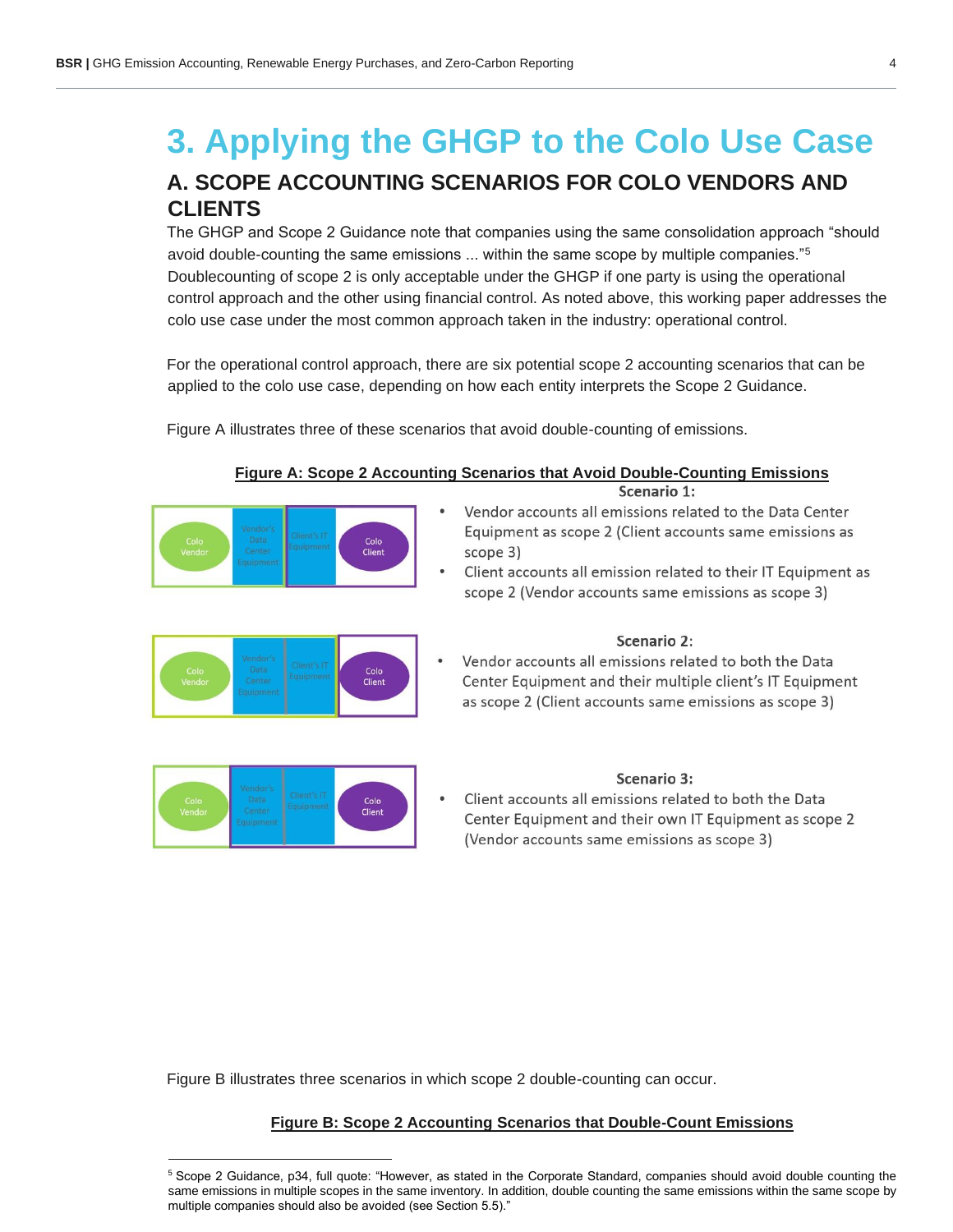| Colo<br>Vendor | Client | Colo<br>Client |
|----------------|--------|----------------|
|----------------|--------|----------------|

| Scenario 4: |  |
|-------------|--|
|             |  |

- Vendor accounts all emissions related to both the Data Center Equipment and the client's IT Equipment as scope 2
- Client also accounts all emissions related to their IT Equipment as scope 2

#### Scenario 5:

- Client accounts all emissions related to both their IT Equipment and the Data Center Equipment as scope 2
- Vendor also accounts all emissions related to the Data Center Equipment as scope 2

| Colo<br>Vendor |  | ı | Colo<br>Client |  |
|----------------|--|---|----------------|--|
|----------------|--|---|----------------|--|

Colo Client

#### Scenario 6:

- Vendor accounts all emissions related to both the Data Center Equipment and the client's IT Equipment as scope 2
- Client also accounts all emissions related to both their IT Equipment and the Data Center Equipment as scope 2

Aside from these six accounting scenarios, there is also the possibility of under-counting scope 2 or double-counting of scope 3. This would occur if neither party counts the emissions as its scope 2, and/or both count the emissions as their scope 3. Under GHGP, either of these scenarios should be also avoided.

Current scope accounting practices among colo vendors and clients vary based on differing interpretations of the GHGP. This could result in inconsistent scope accounting by vendors and clients throughout the colo industry. Based on consultations with WRI, the most appropriate interpretation of the current GHGP, under the operational control consolidation approach, is Scenario 1, a split of scope 2 and 3 emissions.

#### **B. THE IMPLICATIONS OF DOUBLE-COUNTING**

Not only is double-counting discouraged by WRI and the GHGP,<sup>6</sup> but it becomes problematic in practical terms when a renewable energy purchase is made, and both the vendor and client want to report the zero-carbon attribute of the purchase toward their scope 2 emissions profile for that energy use. The current protocol does not provide for more than one party to report zero carbon if they are both accounting for the same emissions as scope 2.<sup>8</sup> Rather, the GHGP indicates that for scope 2 emissions, only the party in "possession" of the renewable energy/renewable energy attribute can make a zerocarbon claim. Other parties in the value chain may only make a zero-carbon claim against the renewable energy purchase for emissions categorized as scope 3 with the appropriate documentation and attestations.

Additionally, double-counting of renewable energy purchases by multiple companies accounting for the same emissions as scope 2 is addressed by the North America CRS Green-e Program.<sup>7</sup> CRS states in its Summary of WRI Scope 2 Guidance that "Green-e Energy specifically restricts double claims on

<sup>6</sup> GHGP Corporate Standard Accounting, p33.

<sup>8</sup> Scope 2 Guidance, p40.

<sup>7</sup> CRS Green-E Program, https://resource-solutions.org/programs/green-e/.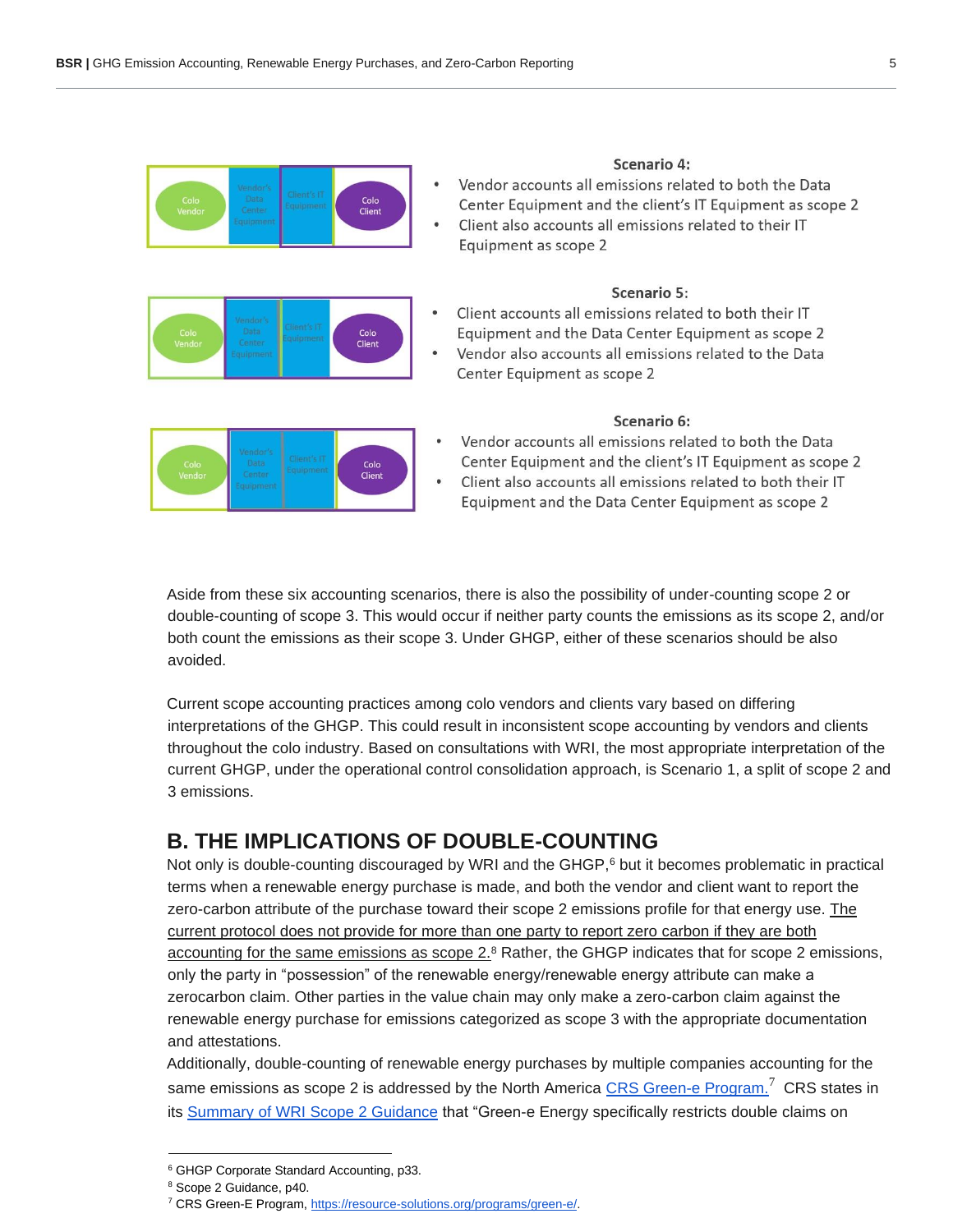renewable energy certificates (RECs)."<sup>8</sup> Consultations with CRS have reinforced that they would require documentation by the parties involved to confirm no double-counting of scope 2 has occurred under the same operational control consolidation approach related to a particular REC purchase.

In sum, this issue of scope 2 double-counting, and subsequent limitation on non-renewable energy owner parties to report zero carbon in conformance with prevailing accounting and renewable energy claims standards, may serve as a barrier for clients seeking to fulfill their renewable energy and GHG emission reduction commitments. Furthermore, double-counting of scope 2 will lessen the value of colo renewable energy procurement for clients in pursuit of zero carbon for their colo operations, and, in turn, the competitive differentiation that renewable energy procurement might afford colo vendors.

# **4. Recommendations and Considerations**

Given the strong trend in the adoption of ambitious climate goals among colo vendors and clients and the desire for colo vendors to provide differentiated services to their clients, it is in the interest of the industry and its stakeholders to find a solution that allows both parties to claim the zero-carbon emission rate related to colo renewable energy procurement. In light of the prevailing standards that discourage scope 2 double-counting and preclude two parties from making a zero-carbon claim where emissions are doublecounted within the same scope, a consistent approach to scope 2 accounting is required.

The following are recommendations for stakeholders based on the findings of this work:

### **A. AVOIDANCE OF DOUBLE-COUNTING AND UNDER-COUNTING**

Double-counting of scope 2 emissions should be avoided. For colo clients, double-counting negates the zero-carbon claim value of renewable energy procurement by colo vendors and lessens the competitive differentiation value for colo vendors. Based on an assessment of the GHGP Scope 2 Guidance for operational control consolidation approach reporting, a split-scope approach is recommended where the colo vendor accounts for electricity consumption of its data center infrastructure as its scope 2, and the colo client accounts for electricity consumption of its IT equipment as its scope 2 (as illustrated in Figure A, Scenario 1). This would provide a uniform approach across the industry, rather than a per-facility, or per-contract approach, which would increase the likelihood of scope 2 double-counting.

### **B. COLO RENEWABLE ENERGY ATTESTATION DOCUMENTATION**

Certain documentation is required for colo clients to leverage renewable energy procured by vendors for a facility to make accurate zero-carbon claims. The development of a standard attestation documentation form that the colo vendor makes available per facility would support clients' zero-carbon claims. Below is an illustrative list of information per facility that is recommended to be considered for inclusion in such a form:

- 1. The type of renewable energy procured, such as registered energy attribute certificates, a utility green power tariff, or onsite or offsite generation through traditional or virtual PPA and related power generated (such as wind or solar).
- 2. The emissions factor of the energy source (e.g. "0" for renewables) and emissions factor of nonrenewable grid electricity if renewable procurement does not cover 100 percent of the facility's electricity usage.
- 3.

<sup>&</sup>lt;sup>8</sup> CRS Green-e Energy Summary of WRI Scope 2 Guidance, https://www.green-e.org/docs/energy/Scope2Summary.pdf, p2.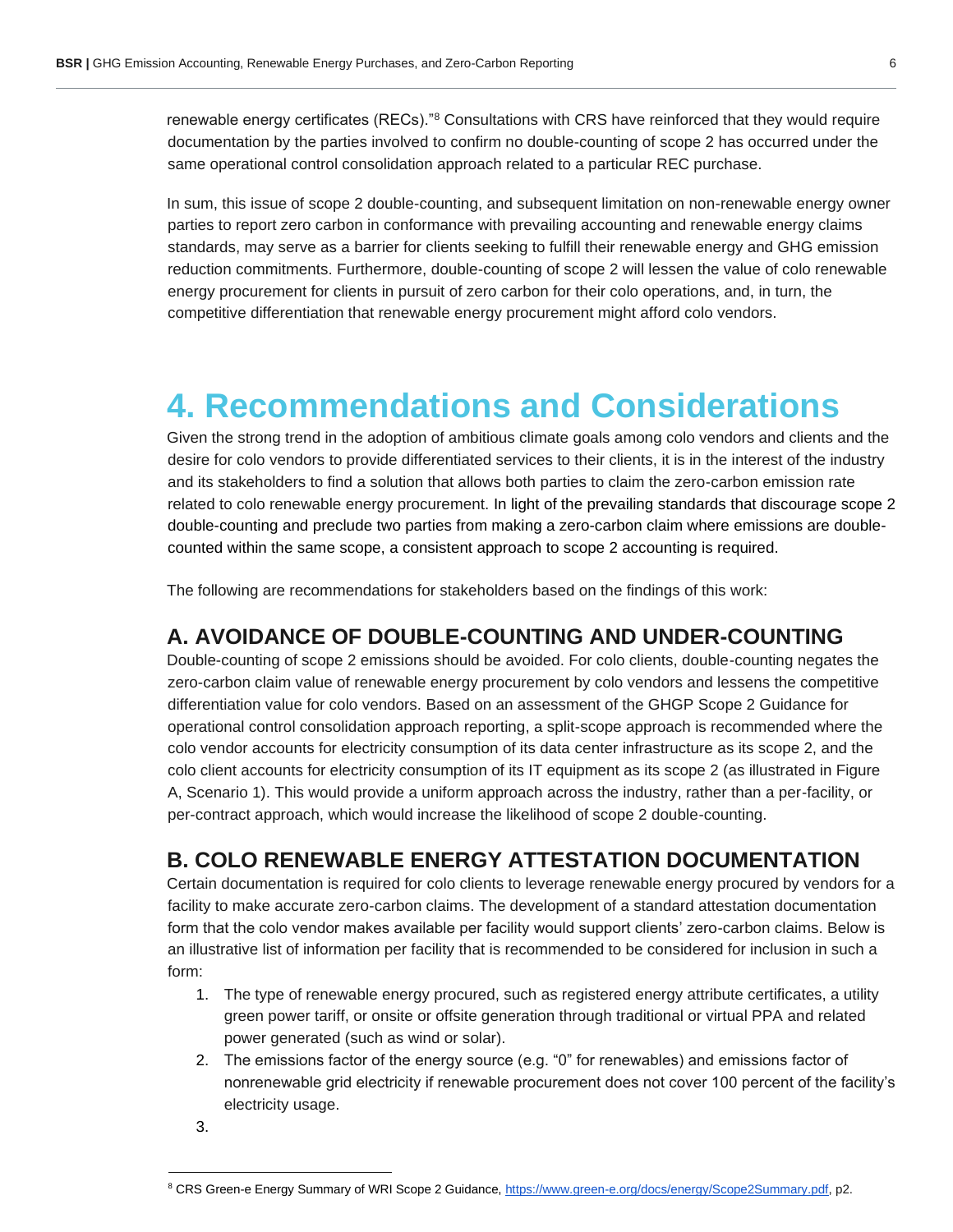- 4. Renewable energy documentation, such as energy attribute certificate serial numbers, vintage, ownership, and retirement status; attestation from utility regarding source and percentage of energy attribute certificate backed renewable power; proof for on-site generation that no energy attributes were generated or that generated attributes were retained.
- 5. Quantity of energy generation.
- 6. Percent of data center electricity usage that is covered by the renewable energy procurement. If percentage is less than 100, and if client is claiming renewables for a percentage that is higher than the percent procured for the facility, documentation allocating a specific percentage or number of energy attribute certificates to client.
- 7. Facility Power Usage Effectiveness (PUE). A client can use the PUE to estimate the electricity usage of the data center infrastructure as follows: Data Center infrastructure electricity consumption = Client IT electricity consumption  $x$  (PUE - 1). This would enable a client to account for scope 3 emissions associated with data center infrastructure.

The client is responsible for monitoring and estimating their IT equipment energy usage (e.g. using an inventory of equipment used within the facility or using data from a more sophisticated energy management system if provided by the colo vendor). Limitations to measurement and estimation methods could be explained further in public communications (i.e. sustainability reports), in addition to elaborating how the scope assignments are done.

### **C. CONSIDERATIONS FOR STANDARD-SETTING BODIES**

There are two opportunities for the standard-setting bodies to clarify zero-carbon reporting and GHG accounting practices for the colo industry:

- 1. GHGP Scope 2 Guidance for colocated data centers: In an effort to minimize scope 2 doublecounting among industry stakeholders, WRI, Green-e, and other relevant standard setting bodies should provide clear guidance, similar to Appendix F on leased assets, explaining the proper scope accounting approach when equipment assets under operational control of multiple entities reside in a facility operated by another entity that provides support services under a services contract. A published statement from WRI on how operational control applies to this colo use would be a useful first step to provide short-term clarity for industry stakeholders.
- 2. Zero-carbon claims and scope categorization: WRI, Green-e, and other relevant standard-setting bodies should consider separating the issues of scope assignment and zero-carbon claims to allow for zero-carbon claims to be made against any MWh that has been greened through renewable energy procurement, regardless of how users of that electricity categorize it within their scope emissions profiles. This would also avoid "double-purchasing," where more than one energy attribute certificate may be tied to an individual MWh of energy consumption, which is also undesirable per prevailing accounting standards.

# **5. Next Steps**

We encourage colo vendors and clients to discuss this issue with each other and with their GHG verifiers, particularly in terms of the proposed renewable energy attestation documentation and other concepts noted in "Recommendations and Considerations" Section 4.

BSR welcomes feedback on this working paper, as additional inputs from stakeholders (colo vendors, colo clients, verifiers of GHG accounting and zero-carbon reporting, WRI, CRS, etc.) will help inform next steps, which may include clarification from WRI on the correct interpretation of operational control in the colo use case and developing resources such as documentation requirements and template forms. For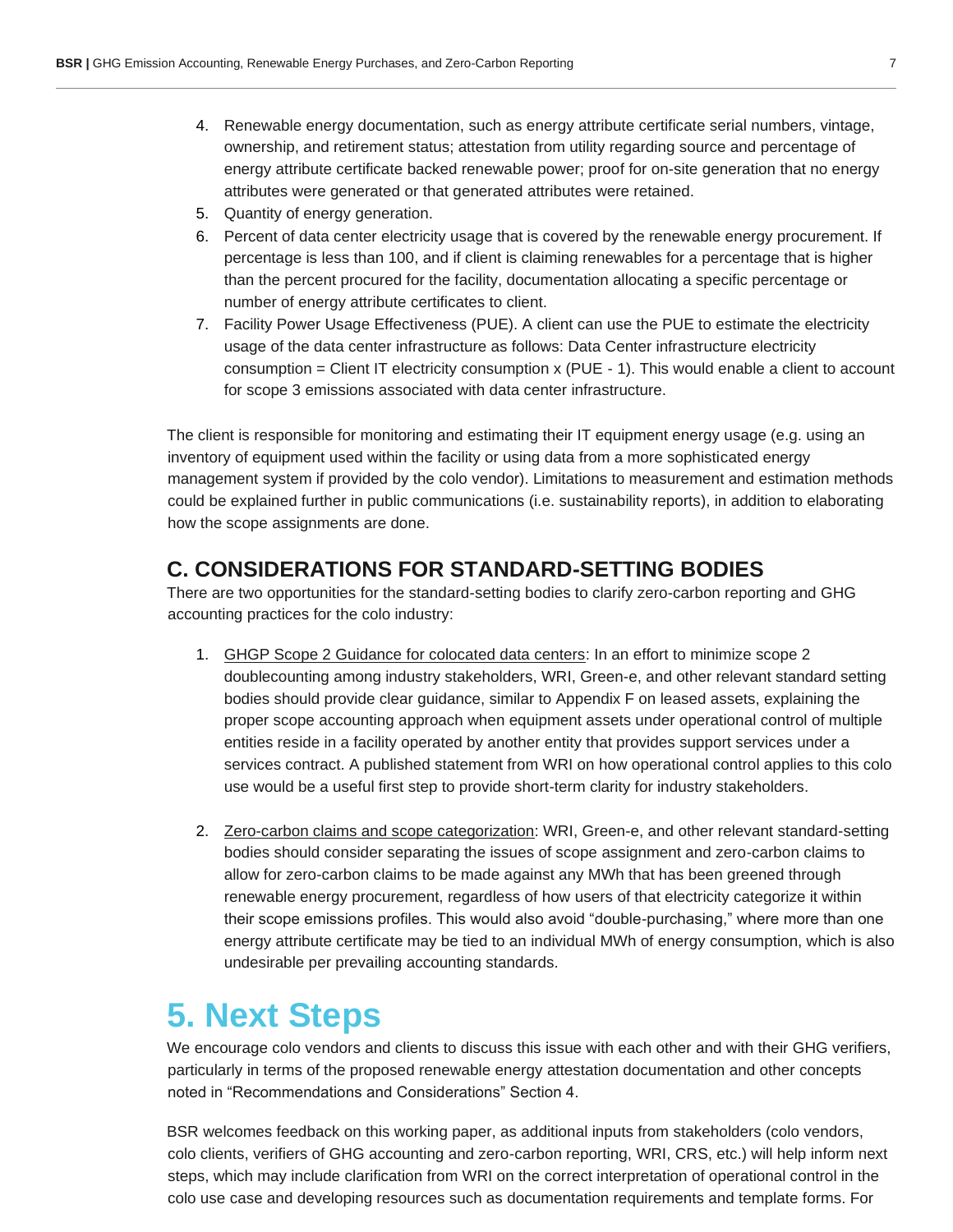example, to ensure consistency and transparency across the industry, the recommended documentation on renewable energy procurement could be captured in a standardized "Colo Renewable Energy Attestation Form" and be submitted to verifiers who complete audits of corporate GHG emission profiles.

BSR will be developing a formal feedback gathering process and various distribution channels to share this working paper; in the meantime, please direct comments to author Kelly Gallo (kgallo@bsr.org), Michael Rohwer (mrohwer@bsr.org), and Berkley Rothmeier (brothmeier@bsr.org).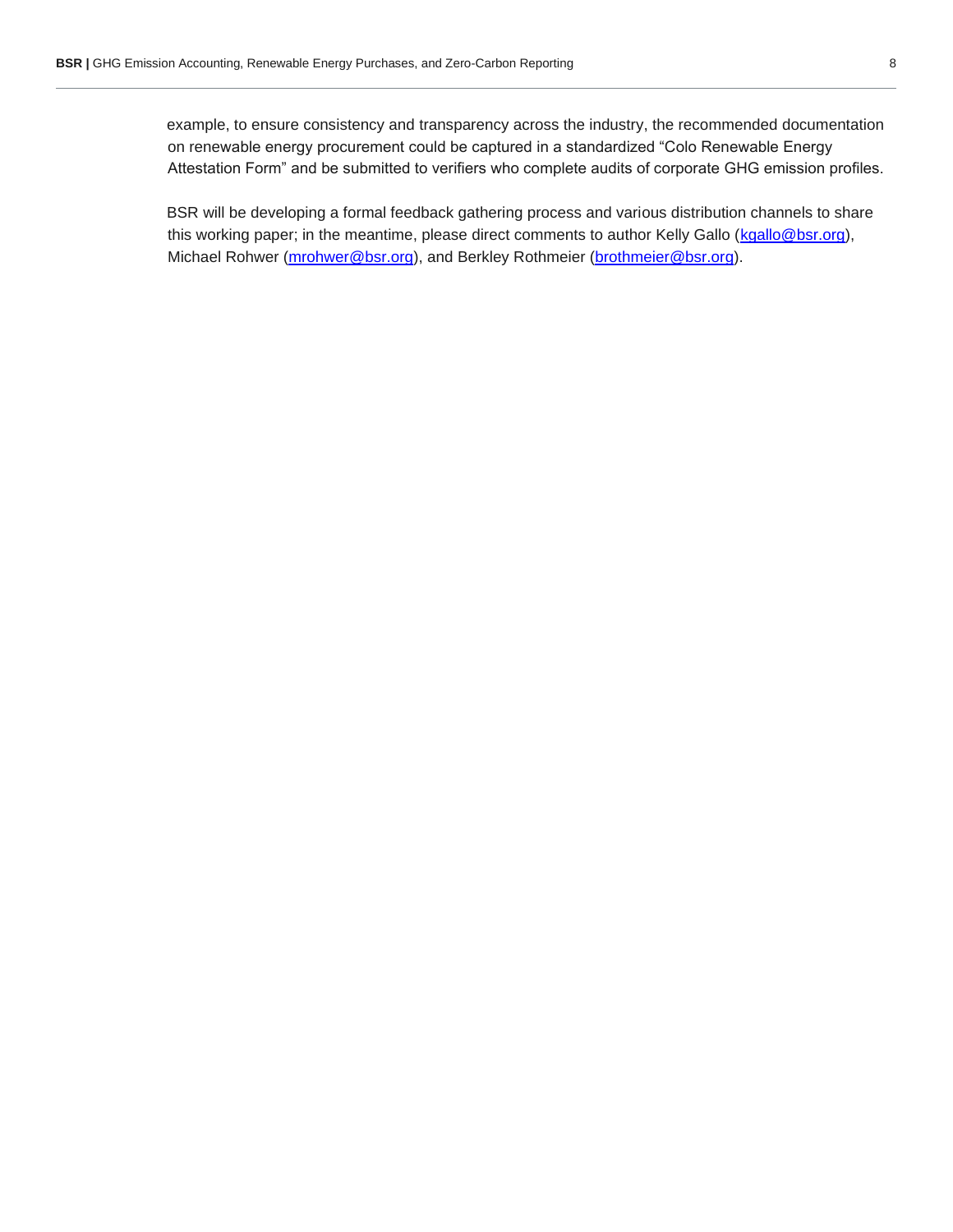# **Appendix**

### **ACKNOWLEDGEMENTS**

The authors wish to thank:

Future of Internet Power members that contributed as co-authors:

- » Nicola Peill-Moelter, Akamai Technologies
- » Emma Armstrong, on behalf of Symantec
- » Max Scher, Salesforce
- » Erik Hansen, Workday

Future of Internet Power members that contributed as supporters: Adobe, Autodesk, CA Technologies, eBay, Etsy, Facebook, HP Enterprise, and LinkedIn.

Peer reviewers and key stakeholders that were consulted:

- » Aligned Energy
- » CRS
- » Digital Realty Trust
- » Equinix
- » Green Mountain Data Centers
- » Greenpeace
- » IBM
- » Infomart Data Centers
- » Iron Mountain
- » Switch »
- WRI

#### **REFERENCES**

- 1. CRS Green-e Energy Summary of WRI Scope 2 Guidance, https://www.greene.org/docs/energy/Scope2Summary.pdf.
- 2. WRI Greenhouse Gas Protocol, http://www.ghgprotocol.org/.
- 3. WRI GHG Protocol Corporate Accounting and Reporting Standard, http://www.ghgprotocol.org/corporate-standard.
- 4. WRI Scope 2 Guidance, http://www.ghgprotocol.org/scope\_2\_guidance.

#### **TERMINOLOGY**

#### **Colocation data center terms (sourced by authors for the purpose of this paper)**

- 1. Attestation Documentation: The supporting documentation required for colo clients to leverage renewable energy procured by vendors to make legitimate zero-carbon claims (as explained further in section 4.B).
- 2. Colocation Data Center ("colo"): A facility managed by the "colo vendor," which hosts the IT equipment, such as servers, switches, and appliances, of multiple companies ("colo clients").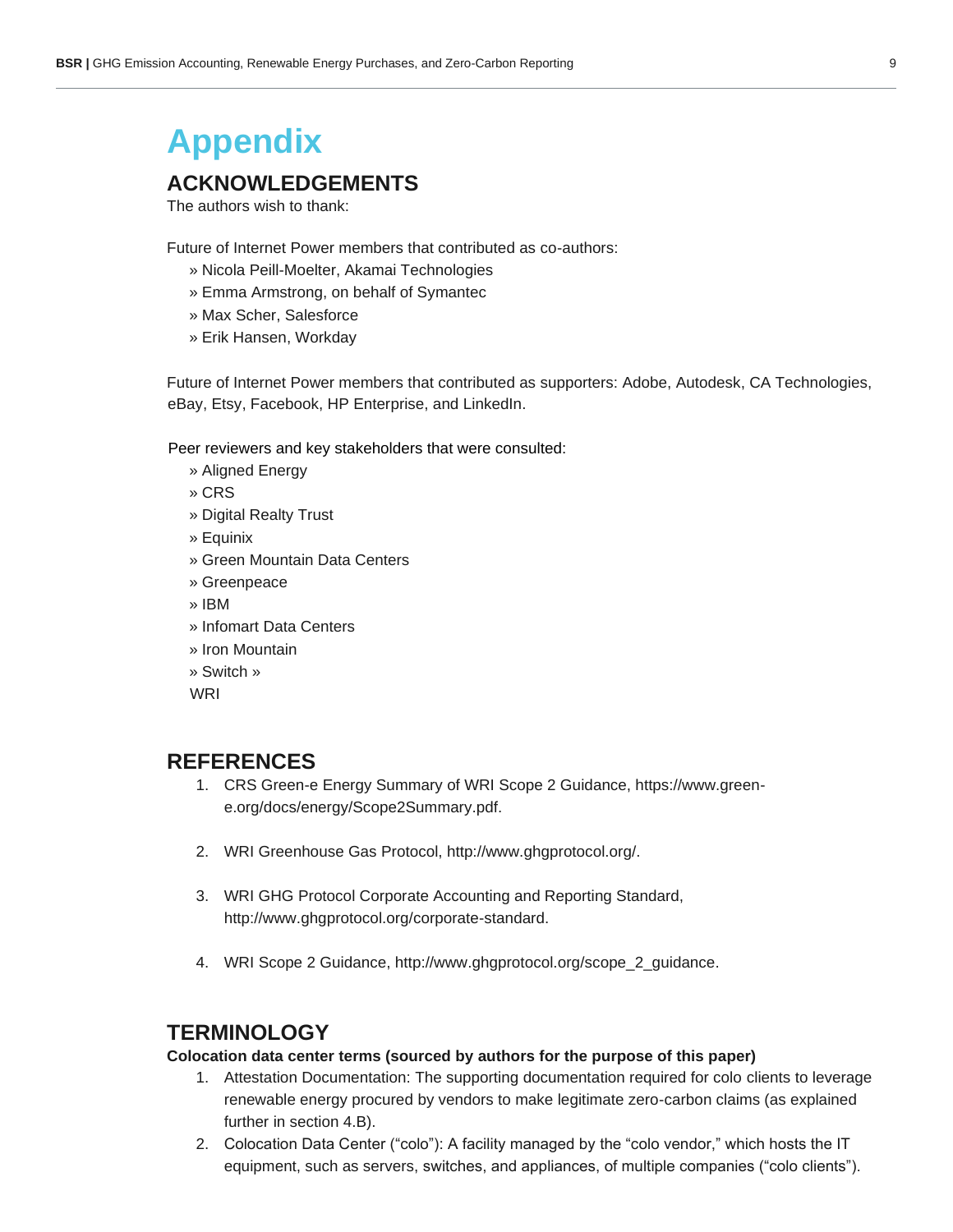- 3. Colo Client: A company that enters into a contractual service agreement with the colo vendor to host the client's IT equipment within the colo facility.
- 4. Colo Vendor: The colo data center service operator that provides space and support services, such as cooling, power conditioning and supply, and security, for client IT equipment.

#### **WRI GHG Protocol and Renewable Energy Terms (sourced from GHGP)**

- 5. Energy Attribute Certificates: A category of contractual instruments used in the energy sector to convey information about energy generation to other entities involved in the sale, distribution, consumption, or regulation of electricity. This category includes instruments that may go by several different names, including certificates such as Renewable Energy Certificates (RECs, used in U.S. and Australia) or Guarantees of Origin (GOs, used in Europe), tags, credits, etc.
- 6. Green Tariff: A consumer option offered by an energy supplier distinct from the "standard" offering. These are often renewables or other low-carbon energy sources, supported by energy attribute certificates or other contracts.
- 7. Operational Control: A consolidation approach whereby a company accounts for 100 percent of the GHG emissions over which it has operational control. It does not account for GHG emissions from operations in which it owns an interest but does not have operational control.
- 8. Renewable Energy Sources: Includes "energy taken from sources that are inexhaustible, e.g. wind, water, solar, geothermal energy, and biofuels." Note that hydro power may be considered renewable in some markets but may not have a zero-carbon profile. Purchasers of hydro power must perform due diligence on the regional market standards when reporting on the use of hydro as renewable and having a zero-carbon emissions profile or not.
- 9. Scope 2 Quality Criteria: A set of requirements that contractual instruments shall meet in order to be used in the market-based method for scope 2 accounting. Scope 2 Quality Criteria require consumers to ensure that only one instrument conveys a GHG emission rate claim to consumers, and that that claim be clearly conveyed with the instrument, or if multiple instruments convey the GHG emission rate claim, that all such instruments be owned and retired to substantiate a usage and scope 2 claim.
- 10. Zero-Carbon Claim: WRI-approved reporting practices that allow each MWh of renewable energy purchased to be reported as having a  $CO<sub>2</sub>$  emissions rate of zero (0.0 kg  $CO<sub>2</sub>e/MWH$ ), which can be applied accordingly towards an organization's scope 2 or 3 electricity consumption.